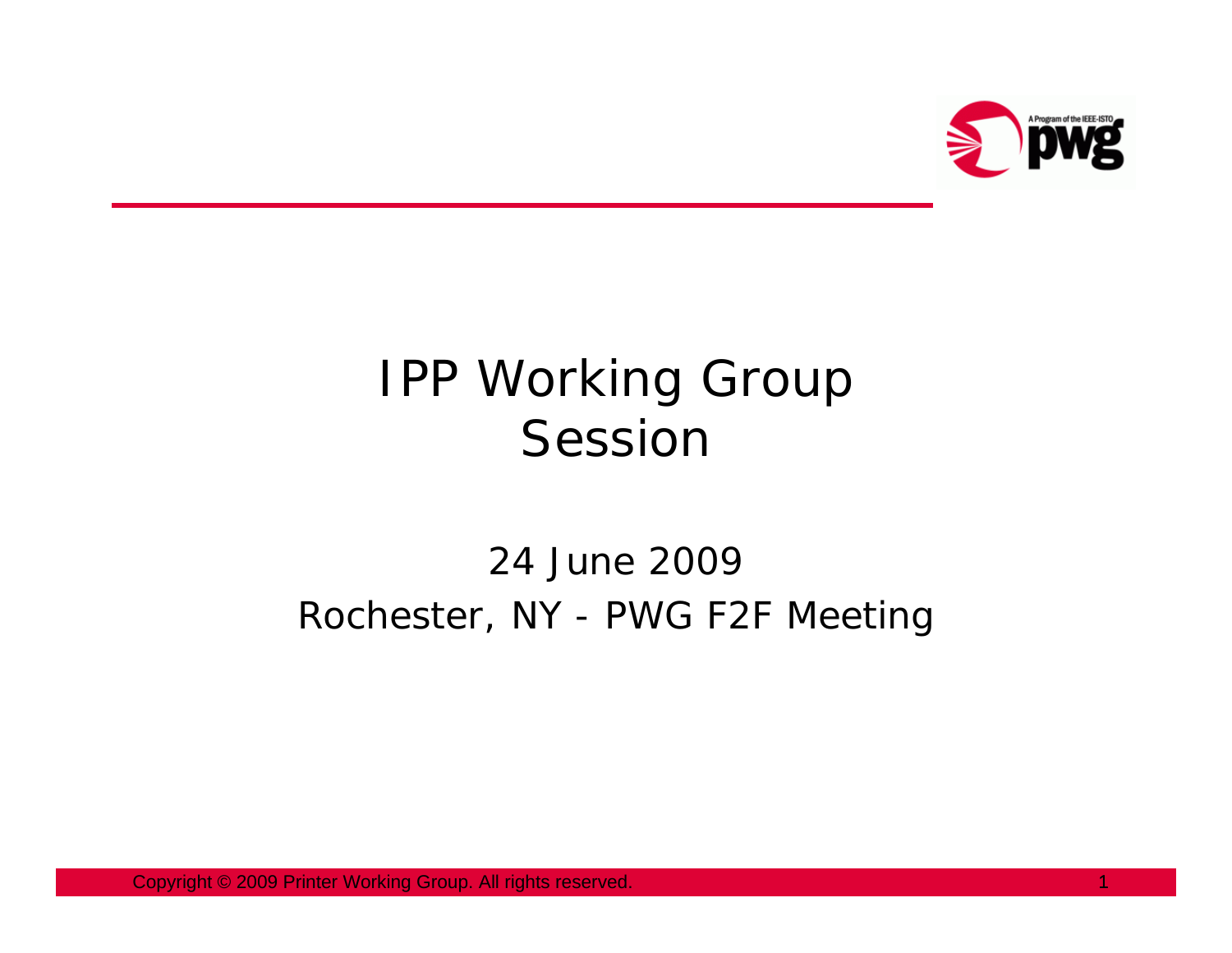IPP WG Meeting Agenda 24 June 2009 – Rochester, NY



10:00-10:15 Introductions, Minute Takers, Agenda Review 10:15-11:00 IPP/2.0 LCRC Review and Approval 11:00-11:15 IPP PSX LCRC Review and Approval 11:15-11:30 Action Items and Next Steps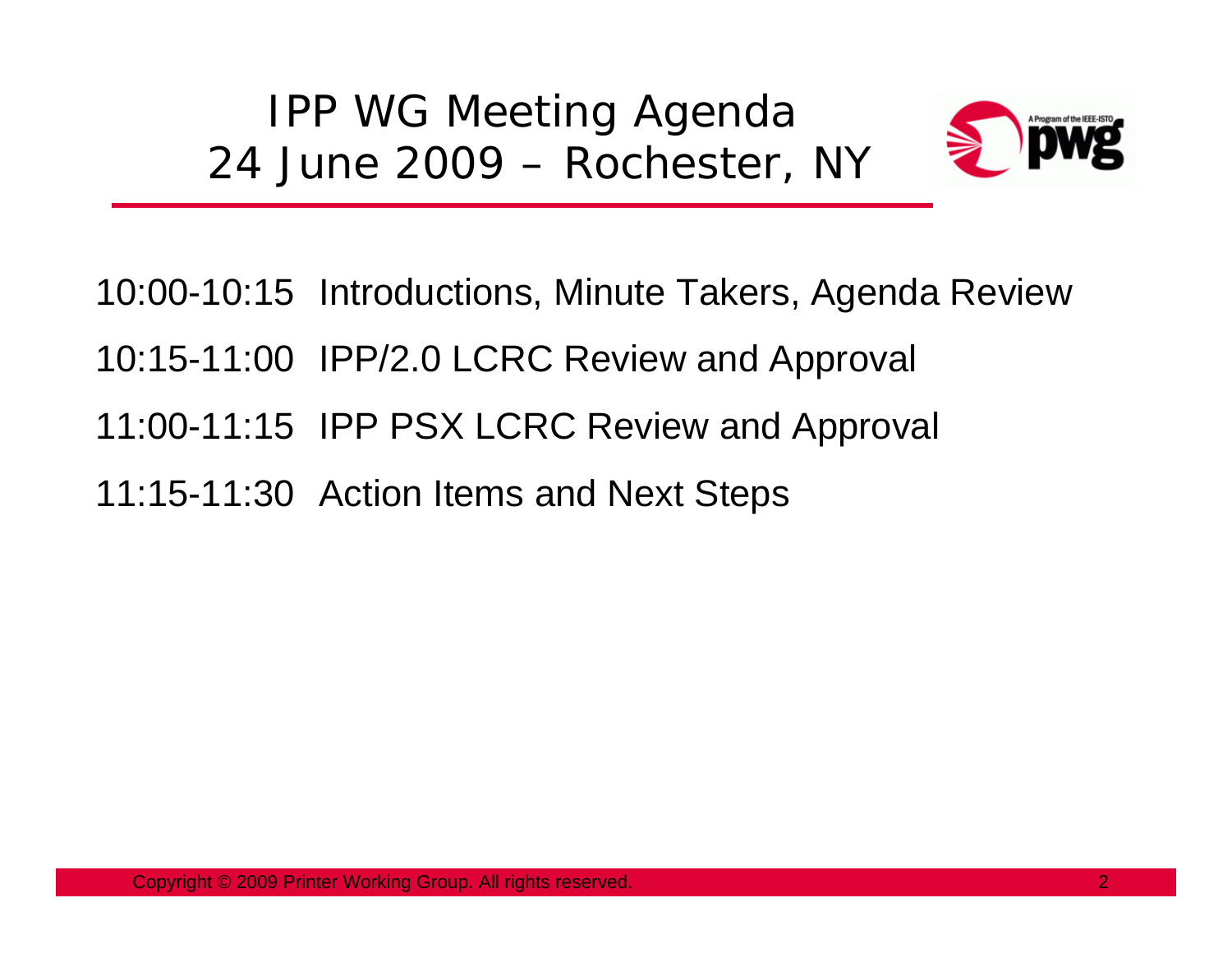



- IPP WG Chair Paul Tykodi (TCS)
- IPP WG Secretary Craig Whittle (Sharp)
- IPP WG Document Editors Mike Sweet (Apple) – IPP/2.0 Ira McDonald (High North) – IPP/2.0 and PSX Tom Hastings (Xerox) – IPP PP Set2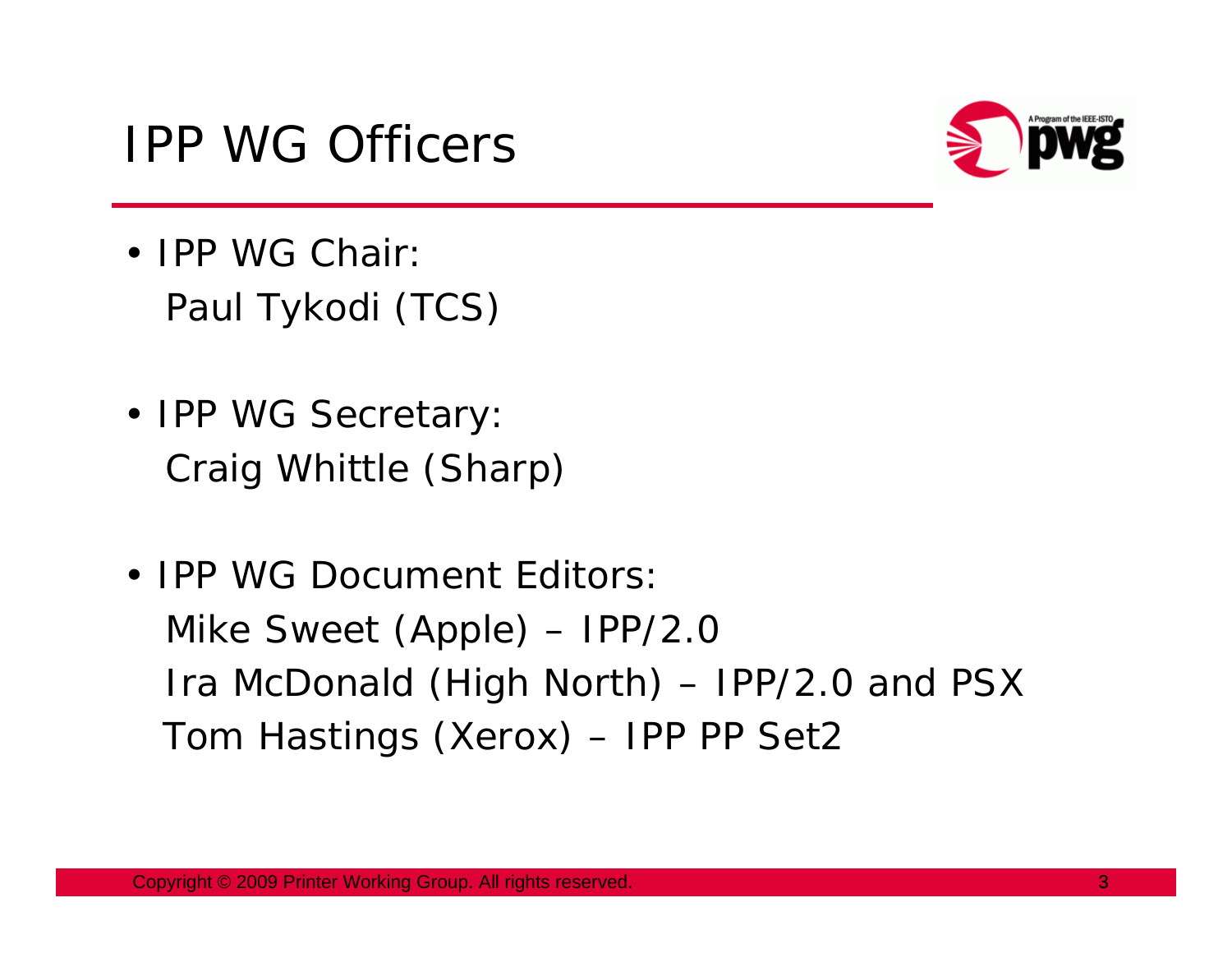## IPP WG Current Status



- IPP/2.0
	- Status is Stable Draft defines IPP/2.0 and IPP/2.1
	- PWG Last Call ended 4 May 2009
	- Implemented in CUPS/1.4
	- Current document is 2 June 2009
	- ftp://ftp.pwg.org/pub/pwg/ipp/ippv2-wd/lcrc-ipp20-20090602.pdf
- IPP Printer State Reasons Extensions (PSX)
	- Status is Stable Draft defines IPP/Printer MIB mapping
	- PWG Last Call ended 4 May 2009
	- Implemented in CUPS/1.3
	- Current document is 3 June 2009
	- ftp://ftp.pwg.org/pub/pwg/ipp/wd/lcrc-ippstate10-20090603.pdf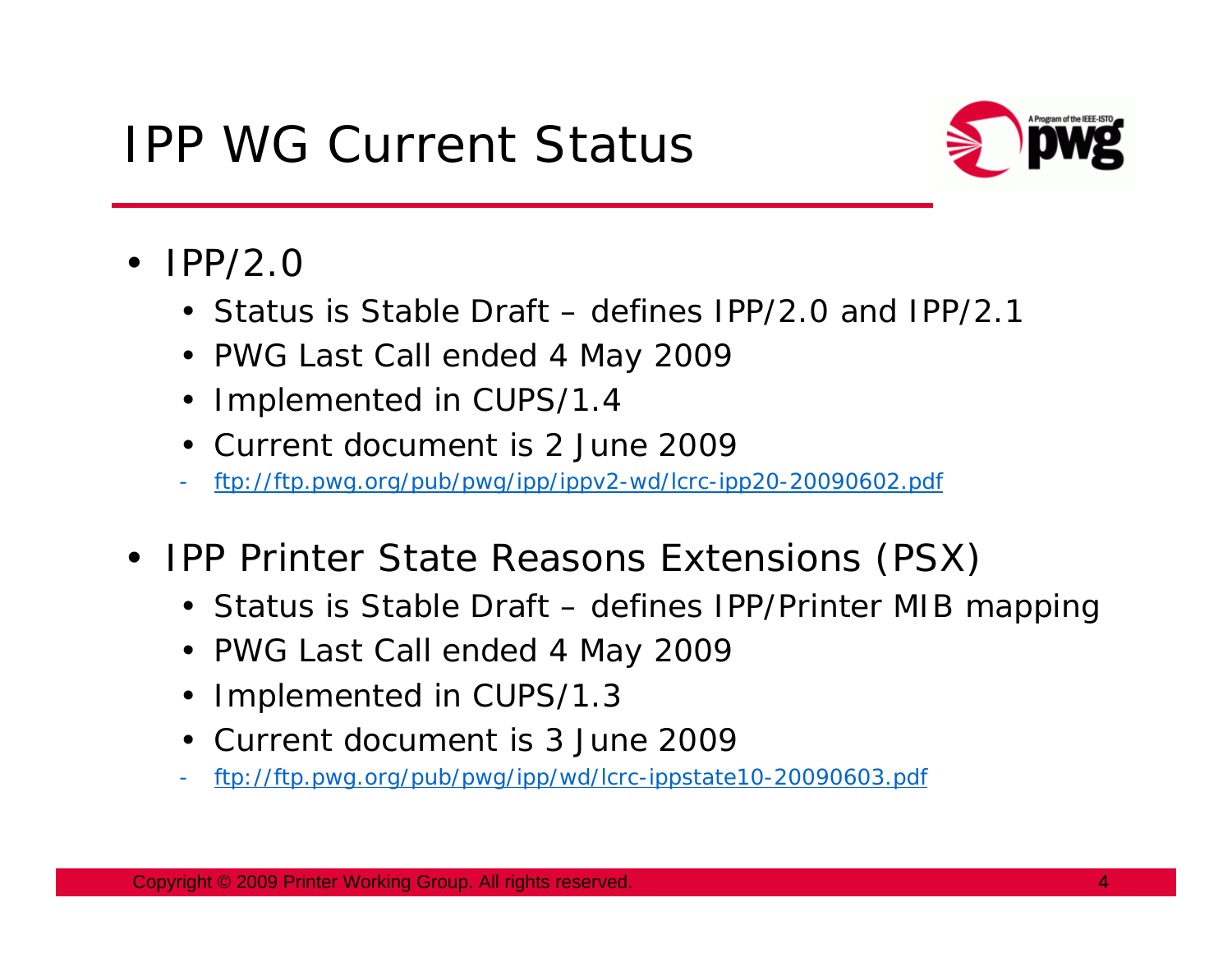

- IPP/2.0 First Edition
	- Review changes from PWG Last Call at June F2F
	- PWG Formal Vote as Candidate Standard
- IPP Printer State Reasons Extensions (PSX)
	- Review changes from PWG Last Call at June F2F
	- PWG Formal Vote as Candidate Standard
- IPP Production Printing Set2 for IPP/2.2
	- Interim Draft for review at August PWG F2F
- IPP/2.0 Second Edition
	- Initial draft for Q4 2009 define IPP/2.2 (production)
	- Include \*all\* IETF and PWG IPP extension specs
	- Clarifications to First Edition and interoperability testing